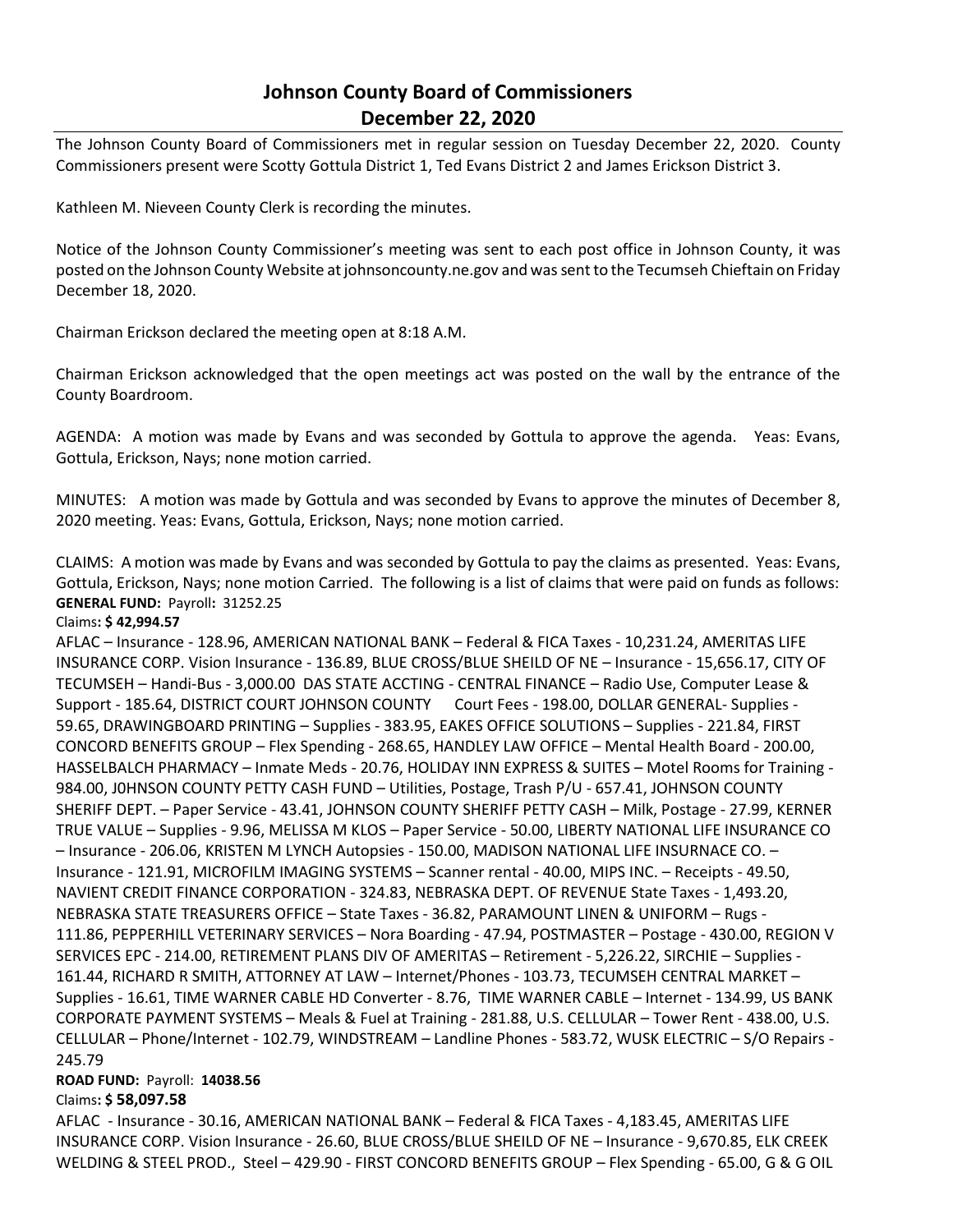– Fuel - 10,828.23, J0HNSON COUNTY PETTY CASH FUND – Utilities - 223.79, MARTIN MARIETTA MATERIALS – Rock - 26,581.27, SID'S AUTO PARTS – Parts - 255.53, NEBRASKA DEPT. OF REVENUE – State Taxes - 595.16, NEBRASKA PUBLIC POWER – Utilities - 114.51, NMC,INC – Oil, Parts, & Labor - 2,455.30, PARAMOUNT LINEN & UNIFORM – Rugs - 28.14, RETIREMENT PLANS DIV OF AMERITAS – Retirement - 2,236.96, SAM'S CLUB MC/SYNCB – Fee - 17.99, SENECA SANITATION - Trash Pickup - 60.00, U.S. CELLULAR – Internet - 154.00, WINDSTREAM – Landline Phones - 140.74

## **911 EMERGENCY MANAGEMENT FUND:**

Claims: **\$ 2,443.08**

J0HNSON COUNTY PETTY CASH FUND – OPPD 911 Tower - 42.31, WINDSTREAM NEBRASKA INC – 911 Phones - 2,400.77

## **AMBULANCE SERVICE FUND:**

#### Claims: **\$ 2,076.97**

CLIA LABORATORY PROGRAM – Certificate Fee - 180.00, MATHESON TRI-GAS INC – Supplies - 84.89, QUICK MED CLAIMS Contract Billing - 936.92, TECUMSEH RESCUE – Supplies - 875.16

Deputy Emergency Manager Alyson Gottula present to talk to the board about COVID-19 concerns. Emergency Manager discussed with the board Ambulance Transfers, and EMT requirements.

Highway Supt. Matt Schaardt present to discuss roads and bridges, and the general repairs that have been done since the last meeting.

A motion was made by Evans and was seconded by Gottula to approve Resolution 20-33 a resolution for NDOT for the signing of the Year-End Certification of County Highway Superintendent 2020 Yeas: Evans, Gottula, Erickson, Nays; none motion carried.

Also discussed were Engineering Services, currently the county has Mainelli Wagner as the company that does all county engineering. Matt suggested that maybe some projects should be assigned to Speece Lewis Engineers or any other firm the board would like. The board told Matt to go ahead and try other engineering firms that are out there.

Matt presented his report of "Review of things that were done in 2020", this report has all one call reports, rock reports, bridge repairs, and will be on file in his office.

Also reviewed were Rock prices for 2021 Matt informed the board that the prices have gone up.

Matt asked about taking off on December 24, 2020 since it was declared by the President and Governor as a holiday.

A motion was made by Gottula and was seconded by Evans to take December 24, 2020 as a holiday for County Employees. Yeas: Evans, Gottula, Erickson, Nays; none motion carried.

Fuel bids were opened at 9:15 a.m. and placed on file in the county clerk's office. One bid was received from G & G Oil Company. A motion was made by Evans, and was seconded by Gottula to approve the bid from G & G Oil Company as follows:

Tecumseh Shop Unleaded with 10% Ethanol \$1.849, Diesel Low Sulfur #1 on Road \$2.349, Diesel Low Sulfur #2 on Road \$2.099

Cook, Crab Orchard., Elk Creek, Sterling Shops Diesel Low Sulfur #1 off Road \$1.999, Diesel Low Sulfur #2 off Road \$1.749.

Yeas: Evans, Gottula, Erickson, Nays; none motion carried.